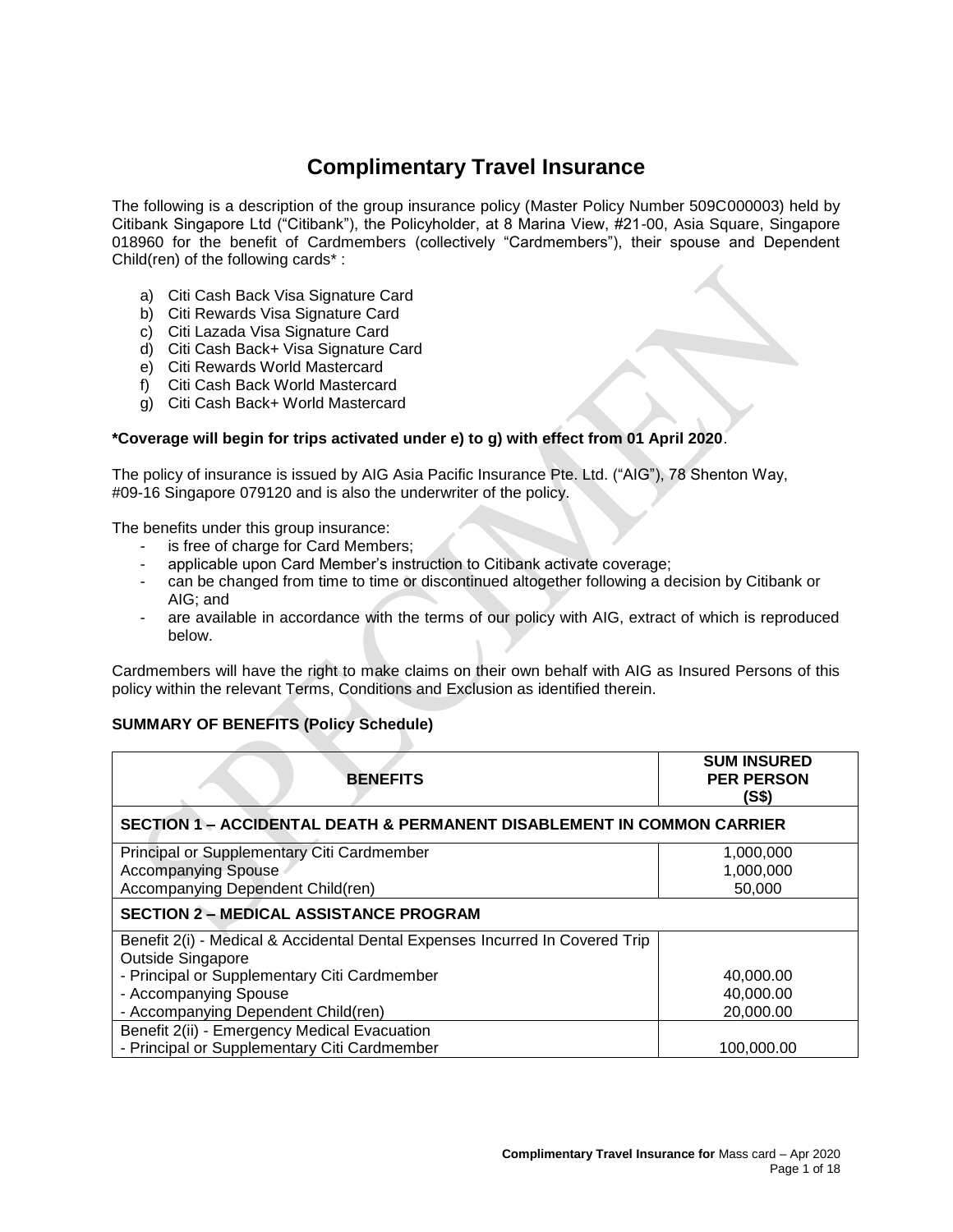| - Accompanying Spouse                                                      | 100,000.00 |  |  |  |
|----------------------------------------------------------------------------|------------|--|--|--|
| - Accompanying Dependent Child(ren)                                        | 100,000.00 |  |  |  |
| Benefit 2(iii) - Repatriation                                              |            |  |  |  |
| - Principal or Supplementary Citi Cardmember                               | 50,000.00  |  |  |  |
| - Accompanying Spouse                                                      | 50,000.00  |  |  |  |
| - Accompanying Dependent Child(ren)                                        | 50,000.00  |  |  |  |
| <b>SECTION 3 - TRAVEL INCONVENIENCES (APPLICABLE FOR CARDMEMBERS ONLY)</b> |            |  |  |  |
| Benefit 3(i) - Baggage Loss                                                | 1,000.00   |  |  |  |
| (reimburse up to S\$500.00 per article)                                    |            |  |  |  |
| Benefit 3(ii) - Baggage Delay                                              | 500.00     |  |  |  |
| (S\$200.00 per 8-hours consecutive delay)                                  |            |  |  |  |
| Benefit 3(iii) - Flight Delay                                              | 500.00     |  |  |  |
| (S\$100.00 per 8-hours consecutive delay)                                  |            |  |  |  |
| Benefit 3(iv) - Trip Cancellation                                          | 500.00     |  |  |  |
| Benefit 3(v) - Trip Interruption                                           | 500.00     |  |  |  |
| (minimum 5 consecutive days of Hospitalization Overseas)                   |            |  |  |  |

# **PART I – POLICY DEFINITIONS**

**Accident or Accidental** means a sudden, unforeseen and fortuitous event that result in the Insured Person's death, disablement or Injury.

**Act of Terrorism** shall mean any actual or threatened use of force or violence directed at or causing damage, injury, harm or disruption, or commission of an act dangerous to human life or property, against any individual, property or government, with the stated or unstated objective of pursuing economic, ethnic, nationalistic, political, racial or religious interests, whether such interests are declared or not. Robberies or other criminal acts, primarily committed for personal gain and acts arising primarily from prior personal relationships between perpetrator(s) and victim(s) shall not be considered Act of Terrorism. Act of Terrorism shall also include any act, which is verified or recognized by the (relevant) government as an act of terrorism.

**AIG Travel** means AIG Travel Asia Pacific Pte. Ltd.

**Citi Card** refers to the following cards\* which are active, registered with and issued by You:

- a) Citi Cash Back Visa Signature Card
- b) Citi Rewards Visa Signature Card
- c) Citi Lazada Visa Signature Card
- d) Citi Cash Back+ Visa Signature Card
- e) Citi Rewards World Mastercard
- f) Citi Cash Back World Mastercard
- g) Citi Cash Back+ World Mastercard

\*Coverage will begin for trips activated under e) to g) with effect from 01 April 2020.

**Common Carrier** means any bus, coach, ferry, hovercraft, hydrofoil, ship, train, tram or underground provided and operated by a carrier duly licensed for the regular transportation of fare-paying travellers and any Common Air Carrier.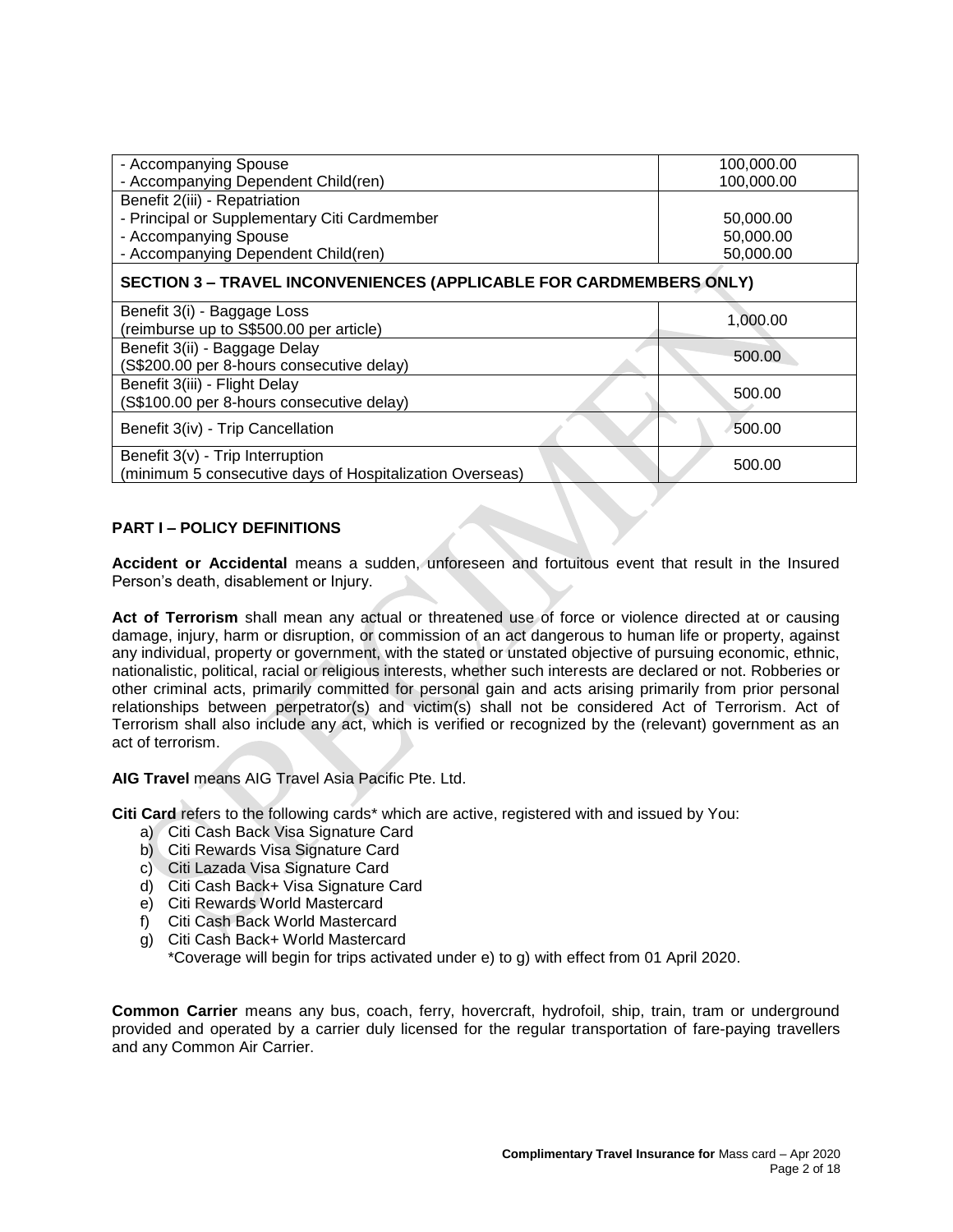**Common Air Carrier** means any fixed-wing aircraft provided and operated by a commercial airline or air charter company which is duly licensed for the regular transportation of fare-paying passengers, and any helicopter provided and operated by an airline which is duly licensed for the regular transportation of farepaying travellers and operating only between established commercial airports or licensed commercial heliports, and any regularly scheduled airport limousine operating on fixed routes and schedules.

**Covered Trip** means a trip taken by the Insured Person between the Point of Departure and the Final Destination as shown on the Insured Person's ticket and where the Full Fare of the Round Trip air ticket for such trip has been charged entirely to the Insured's Citi Card account issued by You in advance prior to any Injury.

Covered Trip shall be commencing three (3) hours before the Insured Person(s) leaves Republic of Singapore as the original point of departure for and return from the Covered Trip and ceasing on whichever of the following occurs first:

- a) the expiry of the period specified in the Policy;
- b) the Insured Person's return to his permanent place of residence in Singapore;
- c) within three (3) hours upon arrival into Singapore;
- d) the maximum duration of coverage provided for any one round Covered Trip not exceeding 90 days

**Dependant Child(ren)** means the Insured Person's legal child who is unmarried, between the ages of 15 days to 18 years or between the ages of 18 years to 25 years if the child is a full time student in a recognised tertiary institution or have been accepted and is awaiting enrolment as a full time student in a recognised tertiary institution and who is dependent on the Insured Person for at least 50% of his/her maintenance and support.

**Expedition** means any journey to remote, high risk, inaccessible and/or inhospitable locations including but not limited to privately organized kayaking trips around the coast of a country or trips to generally inaccessible interiors of a country or areas previously unexplored or unchartered, or trips undertaken for scientific, research or political purposes to such locations or trips to Antarctica or similar remote and inhospitable locations. It does not mean treks and travel, outside of these previously given examples (unless specifically excluded elsewhere in this Policy), provided by a recognized tour operator that are accessible to the general public without restrictions (other than general health or fitness warnings) but always providing that You are acting under the guidance and supervision of qualified guides and/or instructors of the tour operator.

**Extreme Sports And Sporting Activities** means any sport or sporting activities that present a high level of inherent danger (i.e. involves a high level of expertise, exceptional physical exertion, highly specialized gear or stunts) including but not limited to big wave surfing, canoeing down rapids, cliff jumping, horse jumping, ultra marathons, biathlons, triathlons and stunt riding. It does not mean usual tourist activities that are accessible to the general public without restriction (other than height or general health or fitness warnings) and which are provided by a recognized local tour operator but always providing that You are acting under the guidance and supervision of qualified guides and/or instructors of the tour operator when carrying out such tourist activities.

**Full Fare** shall mean a round trip air ticket fare departing from and arriving back to Singapore, and the travel's related expense for the Insured Person's covered trip which is charged to the Insured Person by any registered airlines company, travel agent or tour & travel company; and paid by the Insured Person by any of the following:

a) Being charged entirely to the Citi Card account under Insured Person's name; or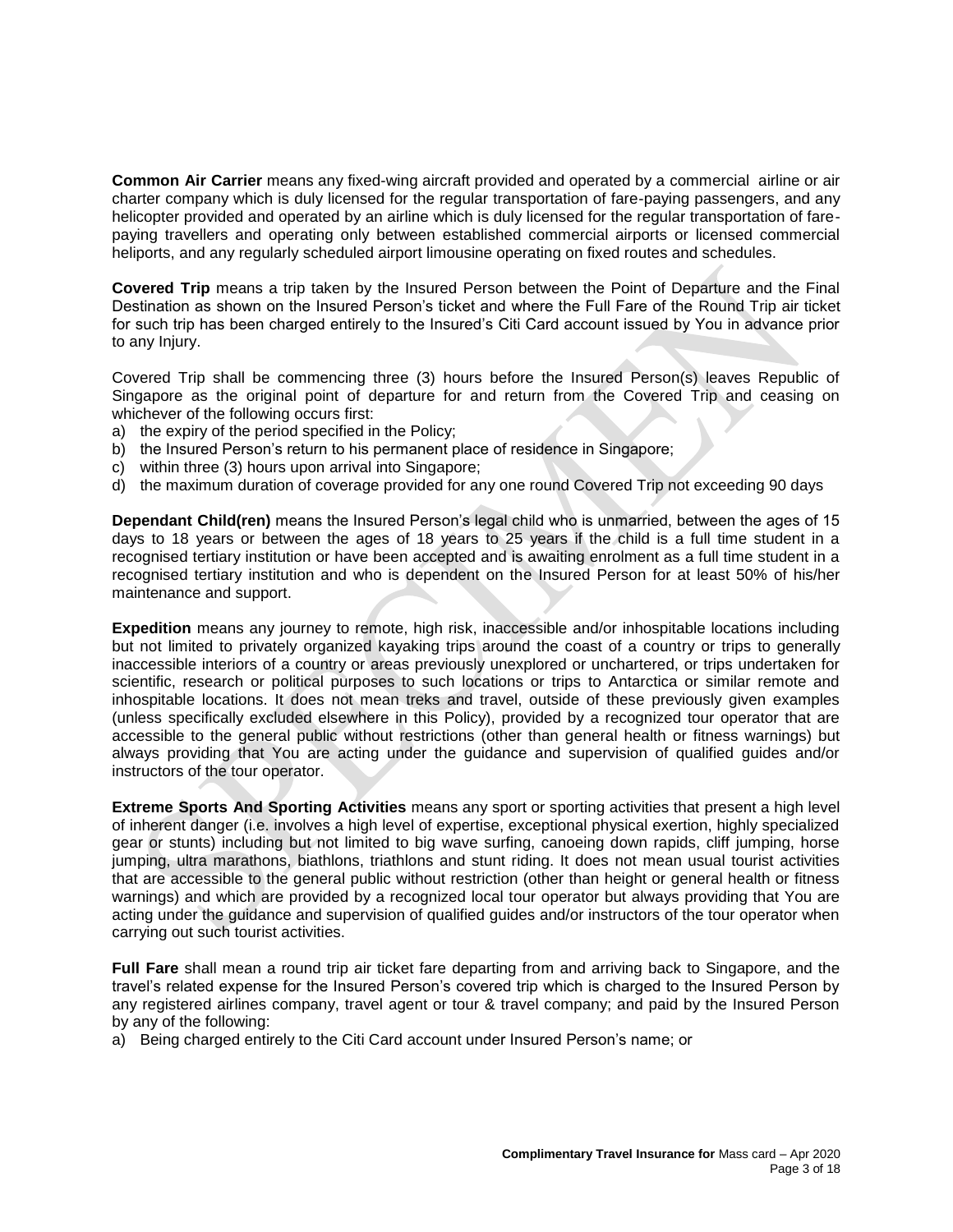b) Using any installment package under Citi Card under Insured Person's name which is arranged and approved by You.

**Hijacking** means any seizure or exercise of control by force or violence or threat of force or violence and with wrongful intent, of the Common Air Carrier.

**Hospital** means a place that holds a valid license (if required by law); operates primarily for the care and treatment of sick or injured persons; has a staff of one or more Qualified Medical Practitioner available at all times; provides 24-hour nursing service and has at least one registered professional nurse on duty at all times; has organised diagnostic and surgical facilities, either on premises or in facilities available to the Hospital on a pre-arranged basis; and is not, except incidentally, a clinic, nursing home, rest home, or convalescent home for the aged, or a facility operating as a drug and/or alcohol treatment centre.

**Hospital Confinement** means being confined in a Hospital as a registered patient as a result of Sickness or Injury on the recommendation of a Qualified Medical Practitioner. One day of Hospital Confinement means a period for which the Hospital makes a charge for room and board for the treatment of an Injury or Sickness.

**Injury** means bodily injury which is sustained by an Insured Person during the Policy period and is caused by an Accident solely and independently of any other causes.

**Insured Person** shall mean a person who has attained the age of twenty-one (21), and below 75 years old, at inception of his or her Covered Trip under this Policy and who is, at the time of occurrence of an event, covered under the Terms of this Policy, and must be a cardholder of a valid Citi Card account as defined in this Policy and mentioned hereunder:

- a) He or she is:
	- i) Principal or supplementary cardholder who has a Citi Card issued by You in his or her name (hereinafter called Insured Cardholder), or
	- ii) The spouse of the Insured Cardholder traveling together on the same trip with the Insured cardholder described in (ii) above, and the Full fare for such spouse is also charged to the Citi Card issued by You.
	- iii) The Dependent Child or Children of any Insured cardholder described in (i) above provided that such dependent child is traveling together on the same trip with the insured cardholder described in (a) above and the Full fare, wherever applicable, for such child is also charged to the Citi Card issued by You.
- b) His or her Citi Card account is billed from Singapore.

For the purpose of this Insurance, any Insured Cardholder whose Citi Card account is suspended by You shall not be considered a cardholder of a valid Citi Card account with effect from the date of its suspension.

Notwithstanding anything stated to the contrary in the aforementioned, You shall have the sole discretion to decide whether the Insured Cardholder whose Citi Card account has been suspended as such shall continue to be a cardholder of a Citi Card account.

**Laptop Computer** shall mean the complete laptop computer including accessories or attachments that come as standard equipment with the laptop. Any handheld computers, Tablets (including but not limited to iPads, Samsung Galaxy tablets) or similar devices are excluded from this category.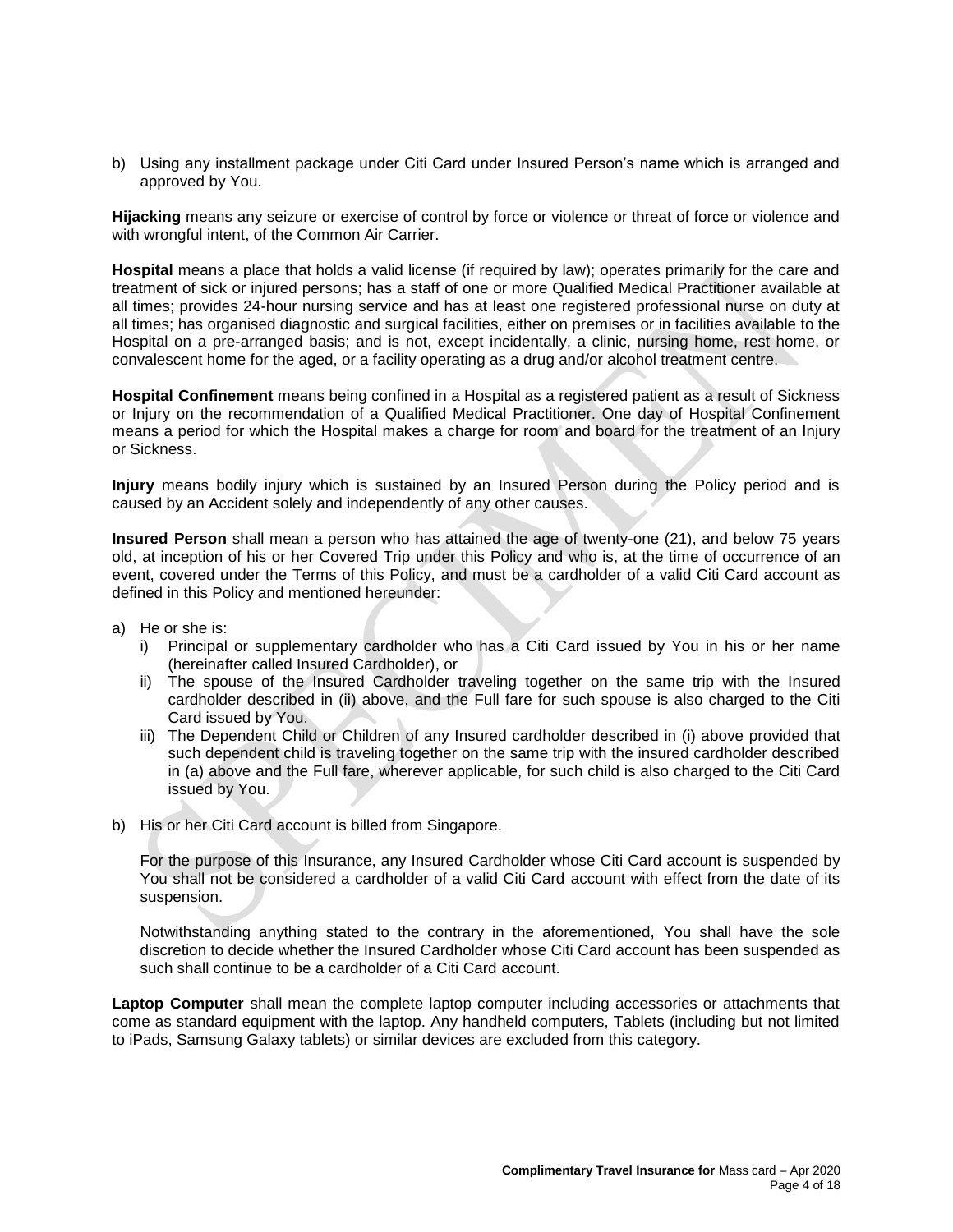**Loss of Fingers or Toes** means loss of use or complete severance through or above the metacarpophalangeal joints or metatarsophalangeal joints

**Loss of Hearing** means permanent irrecoverable loss of hearing where:

If a  $dB$  = Hearing loss at 500 Hertz If  $b$  dB = Hearing loss at 1000 Hertz If c dB = Hearing loss at 2000 Hertz If  $d$  dB = Hearing loss at 4000 Hertz 1/6 of (a+2b+2c+d) is above 80dB.

**Loss of Limb** means loss by physical severance of a hand at or above the wrist or of a foot at or above the ankle.

**Loss of Sight** means the entire irrecoverable loss of sight, and which is beyond remedy by any form of medical treatment.

**Loss of Speech** means the disability in articulating any three of the four sounds which contribute to the speech such as the Labial sounds, the Alveololabial sounds, the Palatal sounds and the Velar sounds or total loss of vocal cord or damage of speech centre in the brain resulting in Aphasia.

**Malignant Neoplasm** shall include but not be limited to Kaposi's sarcoma, central nervous system lymphoma and/or other malignancies now know or which become known as immediate causes of death, an illness, or disability, in the presence of Acquired Immune Deficiency.

**Medical Expenses** means expenses necessarily incurred whilst on a Covered Trip outside Singapore for Injury or Sickness sustained and paid by the Insured Person to a legally Qualified Medical Practitioner, Hospital and/or ambulance service for medical, surgical, X-ray, Hospital or nursing treatment including the cost of medical supplies and ambulance hire and including the cost of dental treatment where such treatment is necessarily incurred to restore sound and natural teeth, caused only by an Accident. All treatment must be prescribed by a Qualified Medical Practitioner in order for expenses to be reimbursed under this Policy and will not exceed the usual level of charges for similar treatment, medical services or supplies in the location where the expenses were incurred had this insurance not existed.

**Mountaineering** means the ascent or descent of a mountain ordinarily necessitating the use of specified equipment including but not limited to crampons, pickaxes, anchors, bolts, carabineers and lead-rope or top-rope anchoring equipment.

**Opportunistic Infection** shall include but not be limited to pneumocystis carjnii pneumonia, organism of chronic enteritis, virus and/or disseminated fungi infection.

## **Pre-Existing Condition** means any condition;

- a) for which the Insured Person has received medical advice, treatment, diagnosis, consultation or prescribed drugs within 365 days preceding the Covered Trip; or
- b) for which medical advice or treatment was recommended by a Qualified Medical Practitioner within 365 days preceding the Insured Person's Covered Trip.

**Permanent** shall mean lasting 365 consecutive days from the date of Accident and at the expiry of that period being beyond hope of improvement.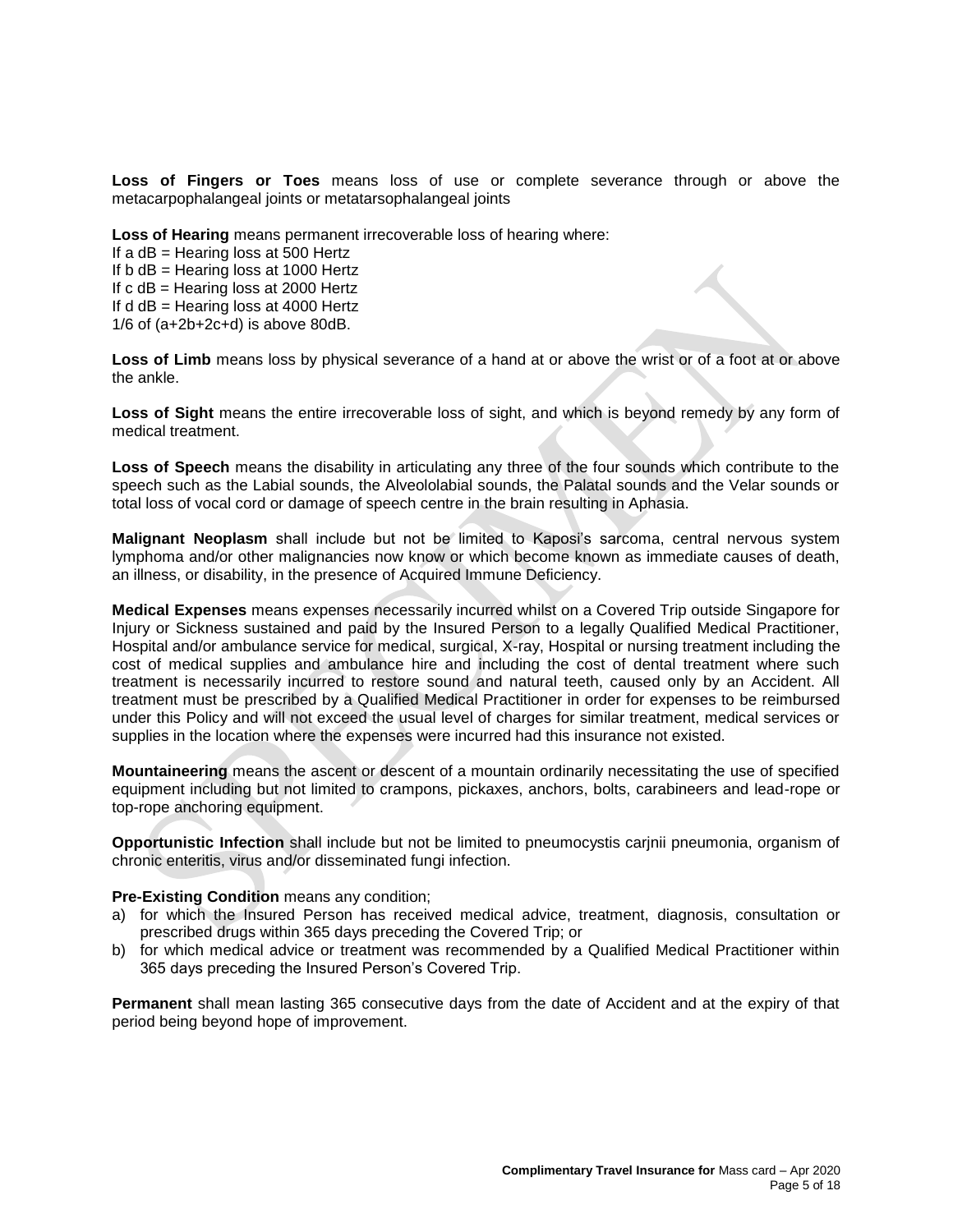**Policyholder** shall mean Citibank Singapore Ltd whose registered address is at 8 Marina View, #21-00, Asia Square, Singapore 018960

**Policy Schedule** means the Policy Schedule attached to and which forms part of the Policy.

**Public Place** means but is not limited to shops, airports, trains stations, bus stations, streets, hotel foyers and grounds, restaurants, beaches, public toilets and any place to which the public has access.

**Qualified Medical Practitioner** means a registered and qualified medical practitioner licensed under any applicable laws and acting within the scope of his/her license and training. The attending Qualified Medical Practitioner must not be the Insured Person, business partner or the Insured Person's spouse, a person booked to accompany the Insured Person on the Covered Trip outside Singapore, or a person who is related to the Insured Person in any way.

**Relative** shall mean the Insured Person's legally married spouse, Dependant Child(ren), parent, parentin-law, brother and sister.

**Round Trip** means a trip departing from and returning back to the Republic of Singapore.

**Total Disablement** shall mean Injury of a Permanent nature which solely and directly totally disables and prevents an Insured Person from attending to his business or occupation (of any and every kind) or if he has no business or occupation, from attending to his usual duties.

**S\$** mean Singapore Dollars

**Serious Injury or Serious Sickness** whenever applied to the Insured Person, is one who requires treatment by a Qualified Medical Practitioner and which results in the Insured Person being certified by that Qualified Medical Practitioner as being unfit to travel or continue with his/her original Covered Trip outside Singapore. When applied to the Insured Person's Relative, it will mean Injury or Sickness certified as being a danger to life by a Qualified Medical Practitioner and which results in the Insured Person's discontinuation of the Insured Person's Relative his/her original Covered Trip outside Singapore.

**Sickness** means any noticeable change in the physical health of an Insured Person due to a medical condition contracted, commencing or first manifesting whilst on a Covered Trip outside Singapore in which the Insured Person seeks the care of a Qualified Medical Practitioner to treat the Sickness for which the claim is made provided the Sickness is not a Pre-Existing Condition and the nature of the Sickness is not excluded from this Policy.

**Travel Companion** refers to one (1) person other than an Insured Person's Relative who is booked to accompany an Insured Person on the entire Covered Trip.

War means war, whether declared or not, or any warlike activities including use of military force by an sovereign nation to achieve economic, geographic, nationalistic, political, racial, religious or other ends.

**We/Our/Us/Ours** means AIG Asia Pacific Insurance Pte. Ltd.

You/Your/Yours means the Policyholder.

**PART II – BENEFITS**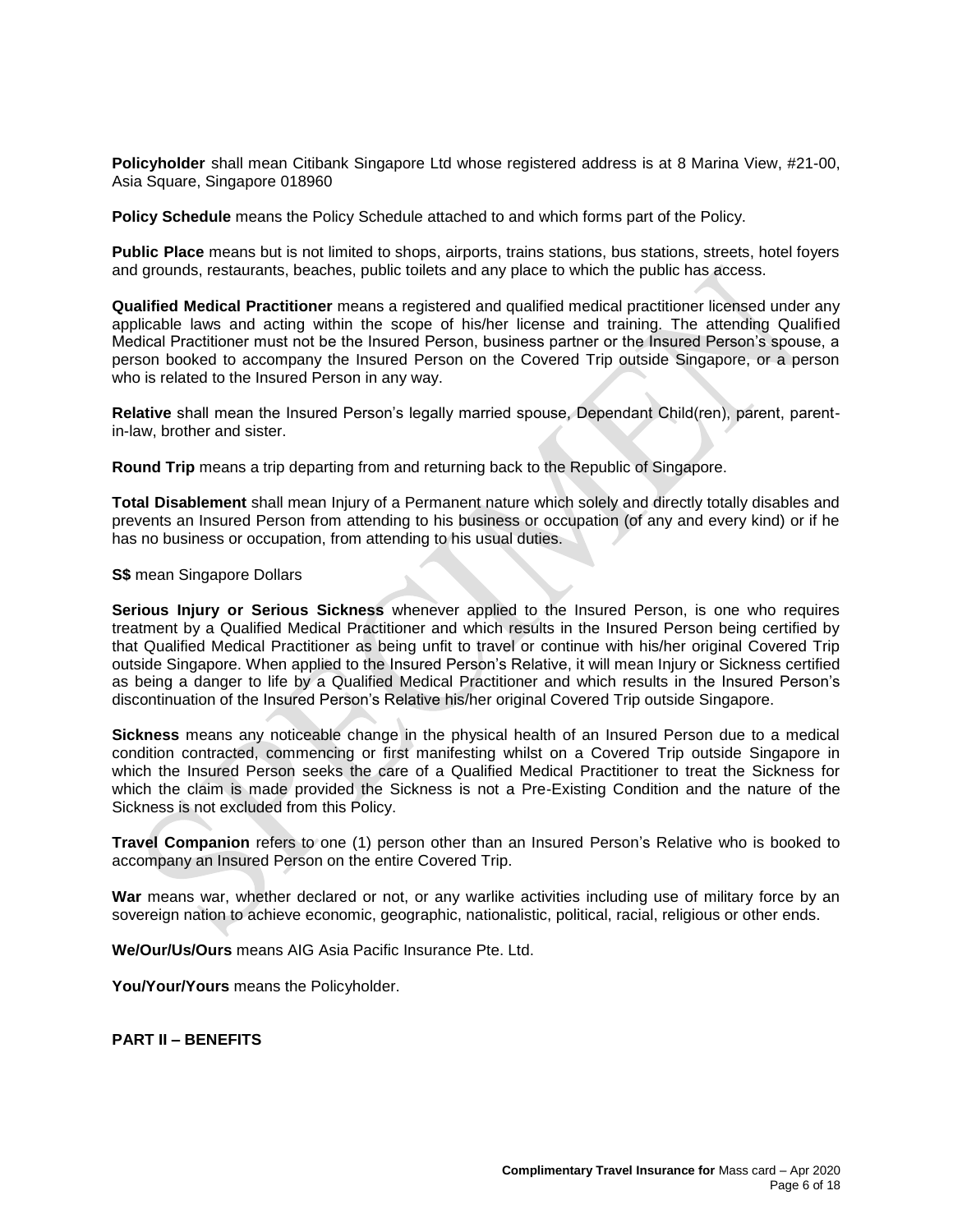## **SECTION 1 – ACCIDENTAL DEATH & PERMANENT DISABLEMENT IN COMMON CARRIER**

Whilst this Policy is in force, if the Insured Person is traveling as a fare paying passenger, boarding, alighting or riding in a Common Carrier on a Covered Trip, and suffers Injury caused by an Accident which results in death or permanent disablement as specified below, within one hundred and eighty (180) days from the date of Accident, We will pay the Insured Person the relevant Principal Sum Insured specified in the Schedule of Benefits below:

| <b>EVENT</b>                                                                                                                    | <b>COMPENSATION</b> |
|---------------------------------------------------------------------------------------------------------------------------------|---------------------|
| 1. Accidental death                                                                                                             | 100%                |
| 2. Permanent total disablement                                                                                                  | 100%                |
| 3. Permanent total Loss Of two Limbs                                                                                            | 100%                |
| 4. Permanent total Loss Of use of one Limb                                                                                      | 100%                |
| 5. Permanent total Loss Of Sight of both eyes                                                                                   | 100%                |
| 6. Permanent total Loss of the following and not both as a result of the same                                                   |                     |
| Injury:                                                                                                                         | 50%                 |
| a)Permanent total Loss of Sight of one eye                                                                                      | 50%                 |
| b)Permanent total loss of the lens of one eye<br>7. Loss of or the permanent total loss of use of one limb and loss of sight of | 100%                |
| one eye                                                                                                                         |                     |
| 8. Loss of speech and hearing                                                                                                   | 100%                |
| 9. Permanent and incurable insanity                                                                                             | 100%                |
| 10. Permanent total loss of hearing                                                                                             |                     |
| a)both ears                                                                                                                     | 75%                 |
| b) one ear                                                                                                                      | 25%                 |
| 11. Loss of speech                                                                                                              | 50%                 |
| 12. Loss of or the permanent total loss of use of four fingers and thumb of                                                     |                     |
| a)right hand                                                                                                                    | 70%                 |
| b)left hand                                                                                                                     | 50%                 |
| 13. Loss of or the permanent total loss of use of four fingers of                                                               |                     |
| a)right hand                                                                                                                    | 40%                 |
| b)left hand                                                                                                                     | 30%                 |
| 14. Loss of or the permanent total loss of use of one thumb                                                                     |                     |
| a) both right phalanges                                                                                                         | 30%                 |
| b) one right phalanx                                                                                                            | 15%                 |
| c) both left phalanges                                                                                                          | <b>20%</b>          |
| d) one left phalanx                                                                                                             | 10%                 |
| 15. Loss of or the permanent total loss of use of fingers                                                                       |                     |
| a)three right phalanges                                                                                                         | 10%                 |
| b)two right phalanges                                                                                                           | 7.5%                |
| c) one right phalanx                                                                                                            | 5%                  |
| d)three left phalanges                                                                                                          | 7.5%                |
| e)two left phalanges                                                                                                            | 5%                  |
| f) one left phalanx                                                                                                             | 2%                  |
| 16. Loss of or the permanent total loss of use of toes                                                                          |                     |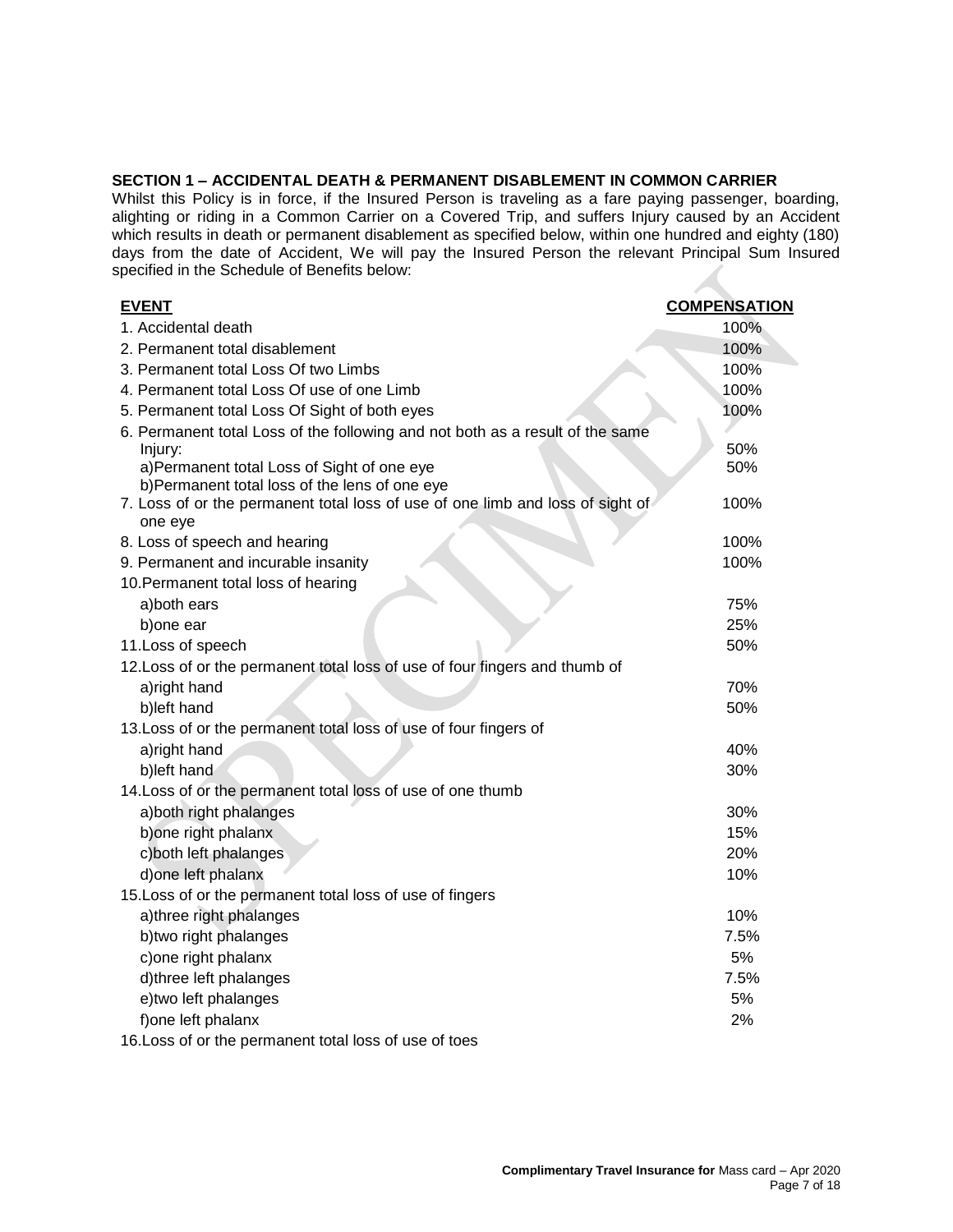| a)all-one foot                    |                                                         | 15%     |
|-----------------------------------|---------------------------------------------------------|---------|
| b) great toe-two phalanges        |                                                         | 5%      |
| c) great toe-one phalanx          |                                                         | 3%      |
| d) other than great toe, each toe |                                                         | 1%      |
|                                   | 17. Fractured leg or patella with established non-union | 10%     |
|                                   | 18. Shortening of leg by at least 5 cm                  | $7.5\%$ |
| 19. Third Degree Burns            |                                                         |         |
| Area                              | Damage as a Percentage of Total Body Surface Area       |         |
| - head                            | Equal to or greater than 2% but less than 5%            | 50%     |
|                                   | Equal to or greater than 5% but less than 8%            | 75%     |
|                                   | Equal to or greater than 8%                             | 100%    |
| - body                            | Equal to or greater than 10% but less than 15%          | 50%     |
|                                   | Equal to or greater than 15% but less than 20%          | 75%     |
|                                   | Equal to or greater than 20%                            | 100%    |
|                                   |                                                         |         |

# **COMPENSATION: -**

- a) The total compensation payable in respect for any disabilities due to the same Injury is arrived at by adding together the various percentages but shall not exceed 100% of the sum insured as specified in the Policy Schedule and there shall be no further liability under the Policy in respect of the same Insured Person for Injury sustained thereafter;
- b) We shall in its absolute discretion determine the Percentage payable for any Permanent Disablement not otherwise provided for under Events 2 to 18 inclusive;
- c) We, which in its absolute discretion determines the percentage payable not otherwise, provided for under Event 19;
- d) In case where the Insured Person is left-handed, the compensation percentage in Events 12 to 15 shall be reversed whereby the greater compensation percentage shall apply to the left hand and parts thereof.

# **SECTION 2 – MEDICAL ASSISTANCE PROGRAM**

## **2(i) MEDICAL & ACCIDENTAL DENTAL EXPENSES INCURRED IN COVERED TRIP OUTSIDE SINGAPORE**

We will reimburse the Insured Person up to the benefit limit applicable for Medical Expenses as defined, necessarily incurred whilst on a Covered Trip outside Singapore for Injury and Sickness suffered by the Insured Person solely and independently of any other causes.

Medical treatment by an herbalist, acupuncturist, chiropractor or bonesetter for an Injury sustained whilst on Covered Trip outside Singapore is payable up to a maximum of S\$200.00 per Accident.

This section also covers against Medical Expenses incurred for treatment or follow-up treatment in Singapore for Injury or Sickness which the Insured Person had sustained whilst on a Covered Trip outside Singapore. The time limit for seeking such medical treatment is as follows:

a) If prior medical treatment has not been sought during the Covered Trip outside Singapore, the Insured Person must seek medical treatment in Singapore within one week upon return to Singapore. From the date of first treatment in Singapore, the Insured Person has up to a maximum of twenty-one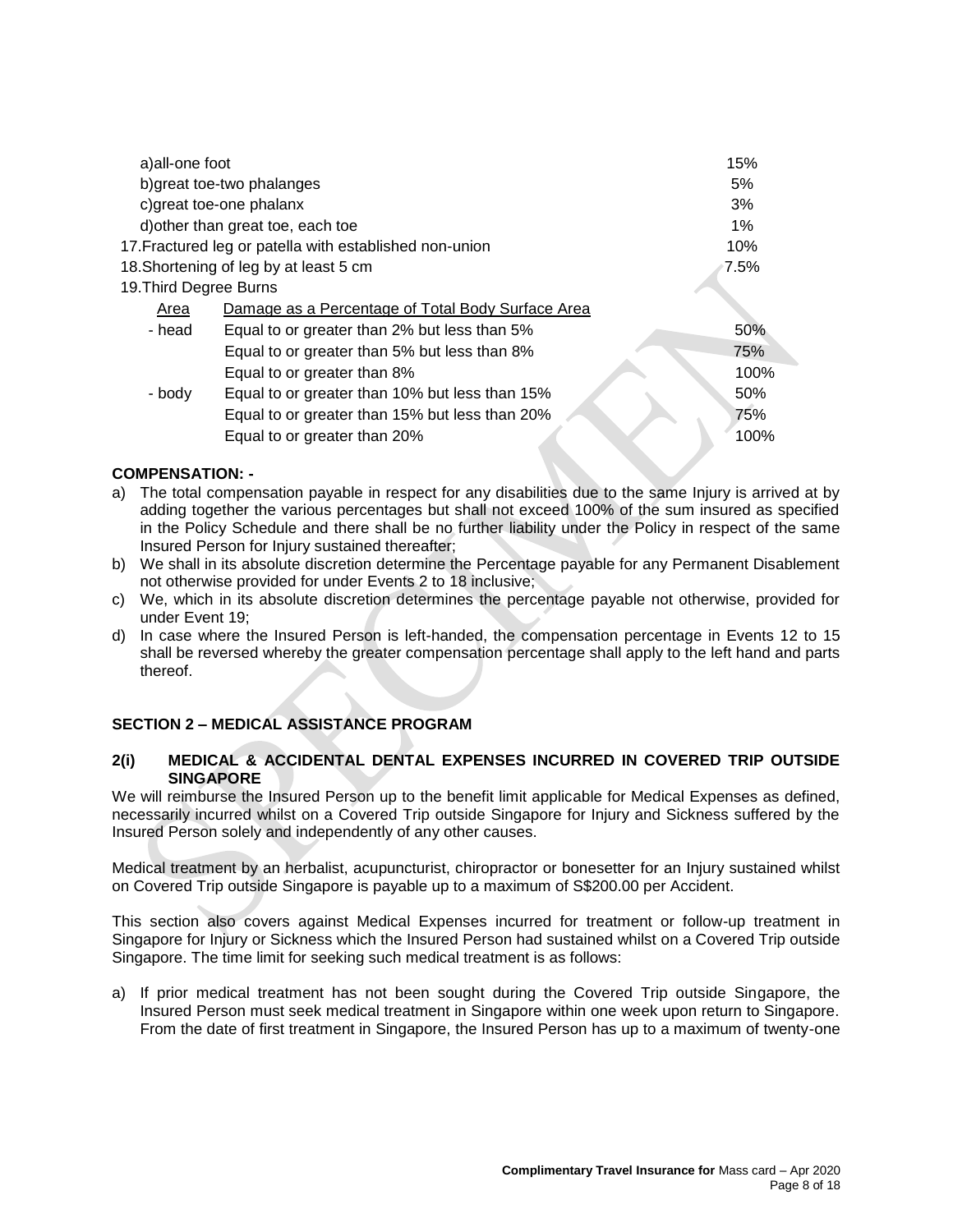(21) days to continue medical treatment in Singapore or up to a maximum sum of 5% of the benefit limit under Section 2(i), whichever occurs first.

b) If medical treatment had already been sought during the Covered Trip outside Singapore, the Insured Person has up to a maximum of twenty-one (21) days upon return to Singapore to continue medical treatment in Singapore or up to a maximum sum of 5% of the benefit limit under Section 2 (i), whichever occurs first.

The maximum amount payable under  $2(i)(a)$  or  $2(i)(b)$  above for Insured Person upon attainment of seventy (70) years of age and above is up to 2.5% of the benefit limit.

In no event shall the total of the Medical Expenses incurred on Covered Trip outside Singapore and in Singapore exceed the benefit limit under this Policy.

If the Insured Person is entitled to a refund of all or part of the expenses from any person or any other source, We will only pay the amount of Medical Expenses over and above the refunded amount up to the applicable limits.

## **2(ii) EMERGENCY MEDICAL EVACUATION**

When as the result of Injury or Sickness commencing while the Insured Person is on a Covered Trip outside Singapore and if in the opinion of AIG Travel, or an authorised representative of AIG Travel, it is judged medically appropriate to move an Insured Person to another location for medical treatment, or to return the Insured Person to Singapore, AIG Travel, or their authorised representative, shall arrange for the evacuation utilizing the means best suited to do so, based on the medical severity of the Insured Person's condition. We shall pay directly to AIG Travel the covered expenses for such evacuation up to the benefit limit.

The means of evacuation arranged by AIG Travel, or an authorised representative of AIG Travel, may include air ambulance, surface ambulance, regular air transportation, railroad or any other appropriate means. All decisions as to the means of transportation and the final destination will be made by AIG Travel, or their authorised representative, and will be based solely upon medical necessity.

Covered expenses are expenses for services provided and/or arranged by AIG Travel for the transportation, medical services and medical supplies necessarily incurred as a result of an emergency medical evacuation of an Insured Person and is subject to the exclusions stated below.

## **Specific Exclusion**

- a) Any expenses incurred for services provided by another party for which the Insured Person is not liable to pay, or any expenses already included in the cost of a scheduled Trip.
- b) Any expenses for a service not approved and arranged by AIG Travel, or an authorised representative of AIG Travel, except that We reserve the right to waive this exclusion in the event the Insured Person or his/her travelling companions cannot for reasons beyond their control notify AIG Travel during an emergency medical situation. In any event, We reserve the right to reimburse the Insured Person only for those expenses incurred for service which AIG Travel would have provided under the same circumstances and up to the benefit limit under this Policy.

#### **2(iii) REPATRIATION**

When as the result of Injury or Sickness commencing while the Insured Person is on a **Covered Trip outside Singapore**, the Insured Person dies within thirty (30) days from the date of the Injury or commencing of Sickness, AIG Travel or an authorised representative of AIG Travel shall make the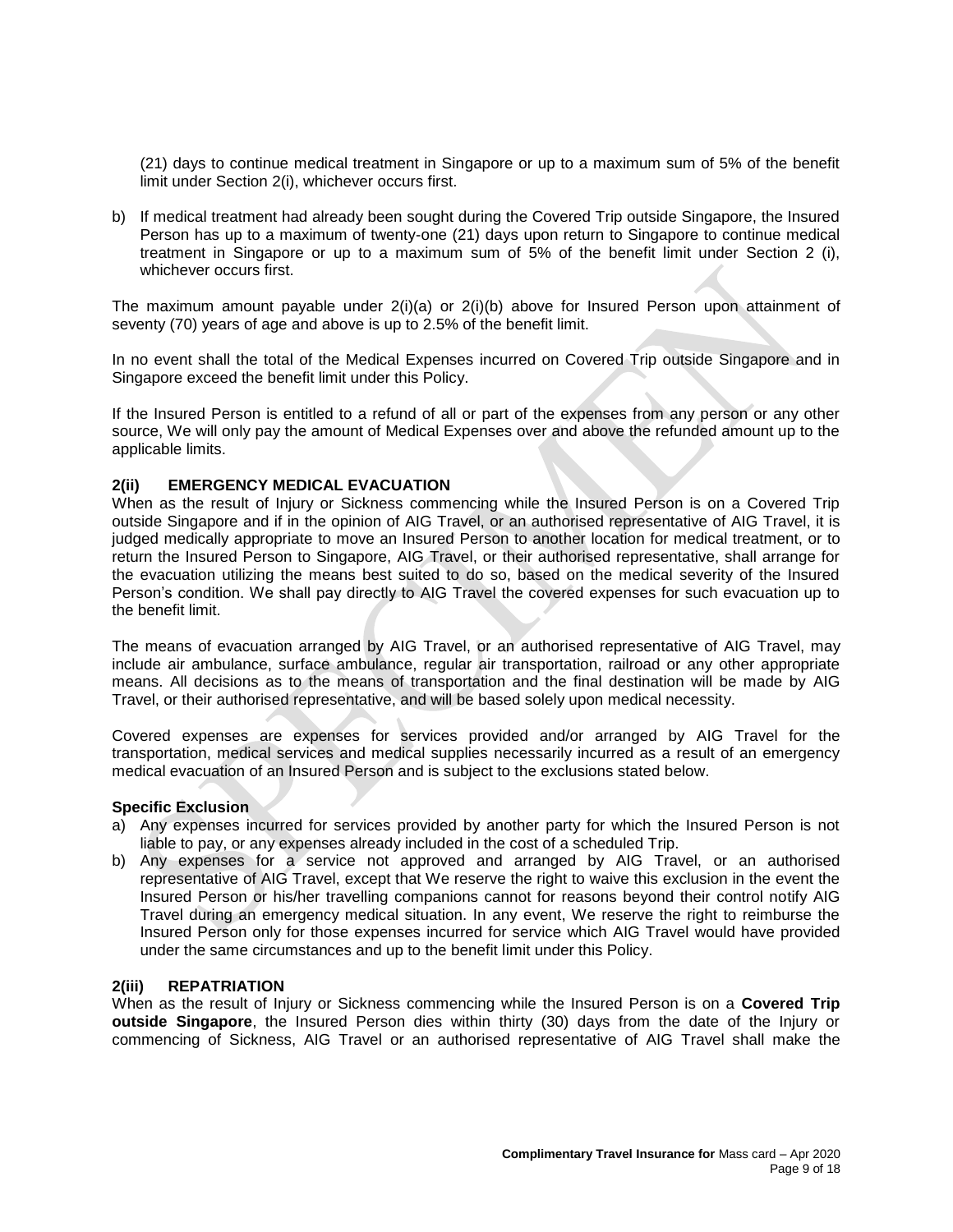necessary arrangements for the return of the Insured Person's mortal remains to Singapore. We shall pay directly to AIG Travel the covered expenses for such repatriation up to the benefit limit under this Policy.

We shall also reimburse to the Insured Person's estate expenses actually incurred, for services and supplies provided by the mortician or undertaker, including but not limited to the cost of the casket, the embalming and cremation if so elected.

#### **Specific Exclusion**

- 1) Any expenses incurred for services provided by another party for which the Insured Person is not liable to pay, or any expenses already included in the cost of the Covered Trip.
- 2) Any expenses incurred for the transportation of the Insured Person's remains not approved and arranged by AIG Travel, or by an authorised representative of AIG Travel.

## **SECTION 3 – TRIP INCONVENIENCES**

**All benefits under this section 3 will only be applicable for the Insured Cardholder and will not be applicable for his/her Dependent Child(ren) even if the Dependant Child is traveling together on the same Covered Trip with the Insured Cardholder.** 

#### **3(i) BAGGAGE LOSS**

Whilst the Policy is in force, We will reimburse to the Insured Cardholder up to a maximum of S\$1,000 for loss of or damage sustained on a Covered Trip outside Singapore to personal baggage taken or, purchased, due to natural disasters (typhoon, earthquake etc) or arising out of circumstances beyond the control of the Insured Cardholder at the planned destination whilst on a Covered Trip outside Singapore.

This includes clothing and personal effects worn or carried on the Insured Cardholder, in suitcases and like receptacles. All items must be owned by or in the custody of or which is loaned or entrusted to the Insured Cardholder. In the event any article of Insured Cardholder(s) personal baggage is proven to be beyond economical repair, a claim will be dealt with under this Policy as if the article had been lost.

We shall not be liable for more than S\$500, in respect of any one article or pair or set of articles. The maximum limit for Laptop Computer is S\$1,000 and this is subject to a limit of only one laptop computer per Covered Trip.

We may make payment or at Our option reinstate or repair subject to due allowance of wear and tear and depreciation. Depreciation may not be applied to electronic items that are purchased less than 1 year from the date of Accident if the Insured Cardholder can produce supporting document (i.e. original receipts or original warranty cards) for claims.

The loss must be reported to the police or relevant authority such as hotel and airline management having jurisdiction at the place of the loss within twenty-four (24) hours from the incident. Any claim must be accompanied by written documentation from such authorities.

The Insured Cardholder must take every possible step to ensure that their baggage or personal effects are:-

- a) not left unattended in a Public Place
- b) and must take all reasonable precautions for the safety of all personal property and baggage.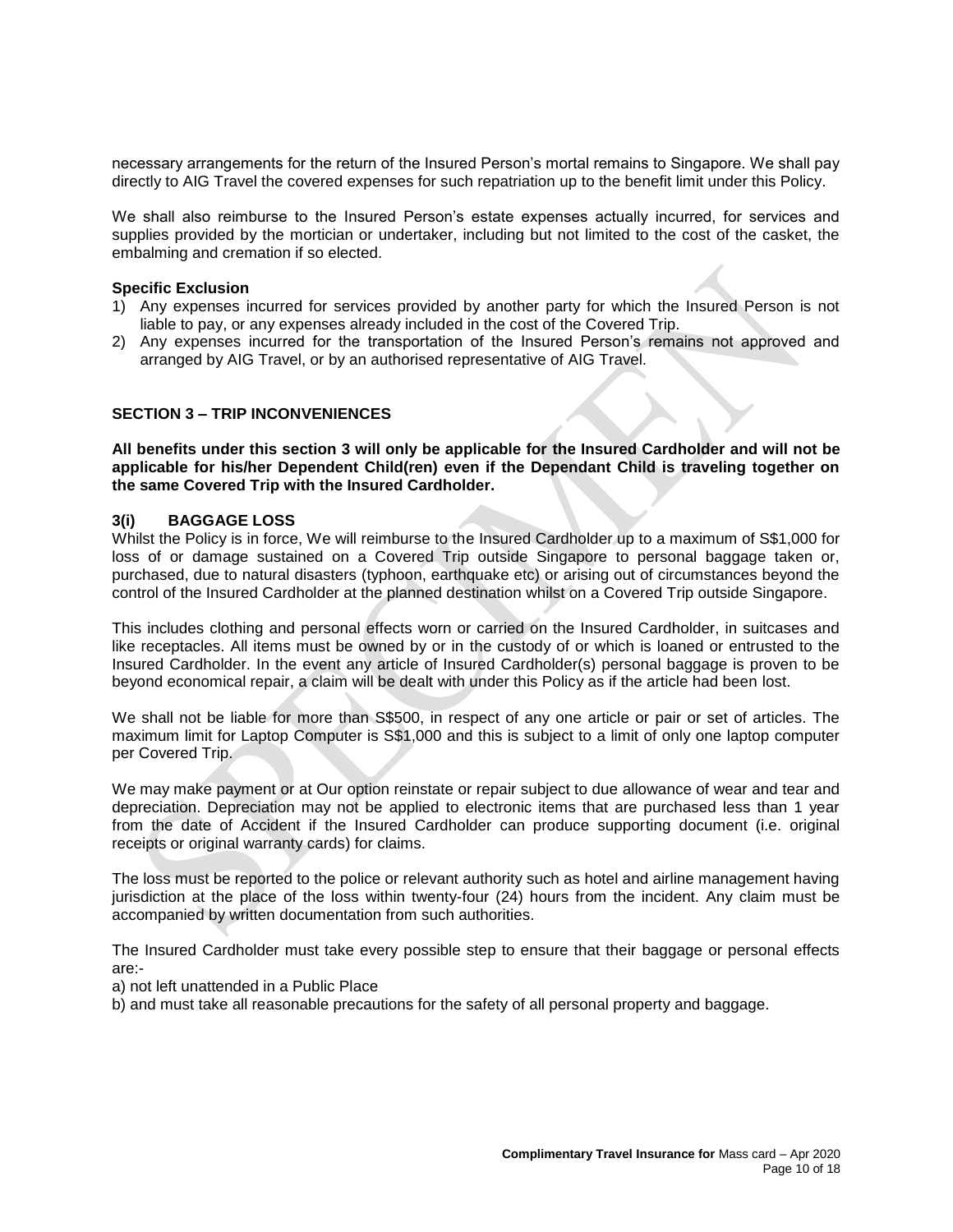A pair or set of items is treated as one item (e.g. a pair of shoes, a camera and its standard accompanying lens and accessories).

#### **Specific Exclusions**

- 1) The following classes of property are excluded from coverage: animals, motor vehicles (including accessories), motorcycles, boats, motors, any other conveyances, snow skis, fruits, perishables and consumables, household effects, antiques, artifacts, paintings, objects of art, computers (including handheld computers, software and accessories with the exception of Lap-Top Computers as provided herein above), manuscript, jewellery, gem stones, watches, contact or corneal lenses, securities, musical instruments, bridges for tooth or teeth, dentures .
- 2) Loss or damage caused by wear and tear, gradual deterioration, moths, vermin, inherent vice or damage sustained due to any process or while actually being worked upon resulting there from.
- 3) Loss or damage to hired or leased equipment and loss of or damage to property resulting directly or indirectly from insurrection, rebellion, revolution, civil war, usurped power, or action taken by Governmental Authorities in hindering, combating or defending against such an occurrence, seizure or destruction under quarantine or customs regulations, confiscation by order of any Government or Public Authority or risk of contraband or illegal transportation or trade.
- 4) Loss or damage to property insured under any other insurance policy, or reimbursed by any other carrier, hotel or any other party.
- 5) Loss or damage to Insured Cardholder's baggage sent in advanced, mailed or shipped separately.
- 6) Loss or damage to Insured Cardholder's baggage left unattended in any Public Place
- 7) As a result of the Insured Cardholder's failure to take due care and precautions for the safeguard and security of such property.
- 8) Loss or damage of business goods or samples or equipment of any kind.
- 9) Loss or damage of data recorded on tapes, cards, discs or otherwise.
- 10) Loss or damage of cash and bank notes, cash card, Ez Link Card, bonds, coupons, stamps, negotiable instruments, title deeds, manuscripts, securities of any kind, loss of credit cards or replacement of Credit Cards, Identity Cards (IC) and driving licenses, travel documents.
- 11) Loss of damage or derangement or breakage of fragile or brittle articles.
- 12) Mysterious disappearance.

## **Provision of Benefit**

This Policy will only pay for any claim under any one of Section 3.(i) & 3.(ii) for the same event.

## **3(ii) BAGGAGE DELAY**

If whilst the Policy is in force, We will pay S\$200 if the checked-in baggage accompanying the Insured Cardholder has been delayed, misdirected or temporarily misplaced by the Common Carrier for every full eight (8) consecutive hours of delay after the Insured Cardholder's arrival at the baggage pick-up point of the scheduled destination on a Covered Trip outside Singapore up to a maximum of S\$500.

#### **Provision of Benefit**

This Policy will only pay for any claim under any one of Section 3.(i). & 3(ii) for the same event.

## **3(iii) FLIGHT DELAY**

In the event that the scheduled Common Air Carrier as defined in which the Insured Cardholder had arranged to travel on a Covered Trip outside Singapore and in Singapore is delayed for at least eight (8) consecutive hours from the departure date as specified in the itinerary supplied to the Insured Cardholder due to strike/industrial action, adverse weather condition, mechanical breakdown/derangement and structural defect of Common Air Carrier, under this section, We will pay S\$100 for every full eight (8) consecutive hours of delay up to a maximum of S\$500 during the Policy period.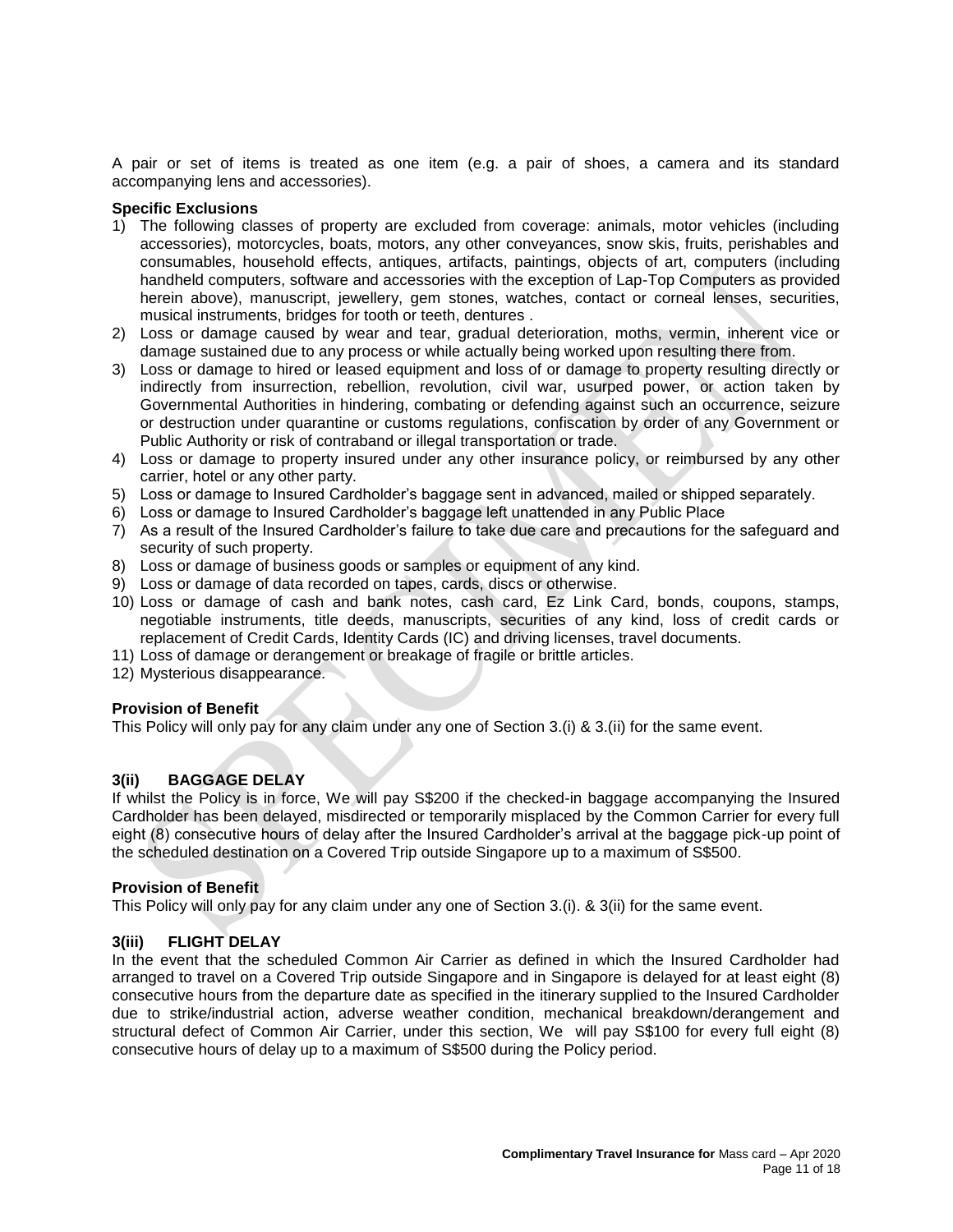# **Specific Exclusion**

No benefits will be provided for any delay:

- 1) Arising from failure of the Insured Cardholder to check in according to the itinerary supplied to him/her, or if the Insured Cardholder fails to obtain written confirmation from the carriers or their handling agents of the number of hours delayed and the reason for such delay.
- 2) Arising from strike or industrial action existing on the date the Covered Trip is arranged.
- 3) Arising from any onward connecting flight.

# **3(iv) TRIP CANCELLATION**

If whilst the Policy is in force and the Covered Trip is cancelled due to any of the following occurring within 30 days (except for item (c) below) before the date of departure of the Trip:

- a) death or Serious Injury or Serious Sickness or compulsory quarantine of the Insured Cardholder, the Insured Cardholder's Relative or Travel Companion;
- b) unexpected strike, riot or civil commotion beyond the control of the Insured Person at the planned destination;
- c) serious damage to the Insured Cardholder's principal residence from fire, flood or similar natural disaster (typhoon, earthquake etc) within 1 week before the departure date and which requires the Insured Cardholder to be present at the premises on the departure date;
- d) witness summons or jury service.

We will reimburse up to a maximum of \$500, for the resulting loss of travel and/or accommodation expenses:

a) paid in advance by the Insured Cardholder; and

b) for which he or she is legally liable; and

c) which are not recoverable from any other source.

## **Specific Exclusion**

We will not pay for any loss:

- 1) caused directly or indirectly by government regulations or control; or
- 2) caused by cancellation by the carrier; or
- 3) that is covered by any other existing insurance scheme or government program; or
- 4) which will be paid or refunded by a hotel, airline, travel agent or any other provider of travel and/or accommodation; or
- 5) should this insurance be purchased less than seven (7) days before the date of departure (with the exception of Death or Serious Injury resulting from Accidents only of the Insured Cardholder, the Insured Cardholder's spouse, child, parent, parent-in-law, grandparent, grandparent-in-law, great grandparent, great grandparent-in-law, grandchild, great grandchild, brother, sister, brother-in-law, sister-in-law or travel companion).

## **3(v) TRIP INTERRUPTION**

If whilst the Policy is in force and in the event the Insured Cardholder is Hospitalised whilst on a Covered Trip outside Singapore for more than five (5) consecutive days, We will reimburse up to a maximum of \$500 for the unused portion for any loss of travel and/or accommodation expenses paid in advance (economy airfare, rail road or sea transport fare) which is non-refundable and/or recoverable from any other source.

## **PART III – GENERAL EXCLUSIONS**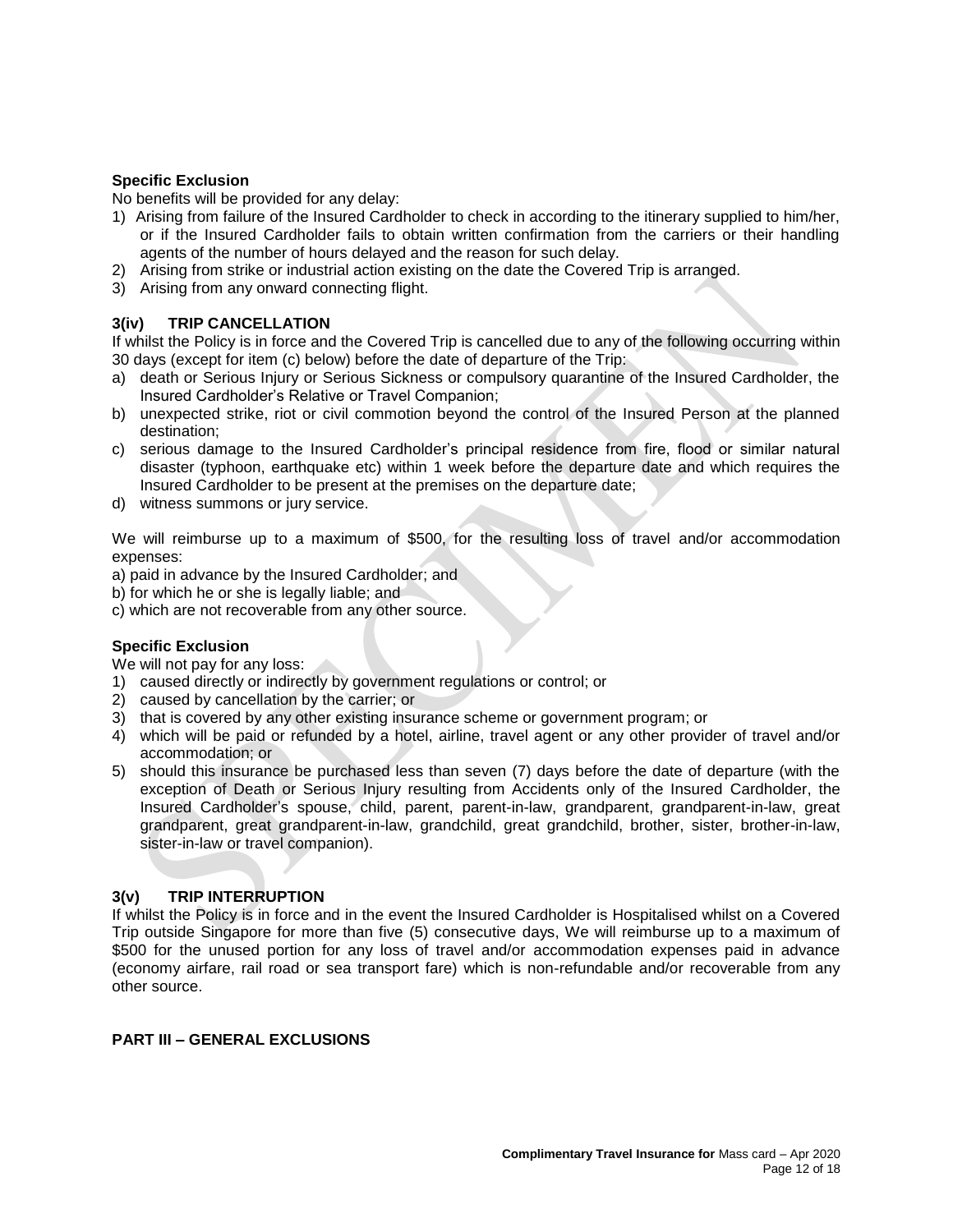- (A) We will not pay under any section of this policy for loss or liability directly or indirectly arising as a result of:
	- 1. Any act of War, invasion, act of foreign enemies, hostilities or warlike operations (whether war be declared or not), civil war, rebellion or revolution;
	- 2. Any Injury, Sickness or Disease resulting directly or indirectly from, attributed to, or accelerated by;
		- a) The use, release or escape of nuclear materials that directly or indirectly results in nuclear reaction or radiation or radioactive contamination; or
		- b) The dispersal or application of pathogenic or poisonous biological or chemical materials; or
		- c) The release of pathogenic or poisonous biological or chemical materials;
	- 3. Any illegal or unlawful intentional act by the Insured Person or confiscation, detention, destruction by customs or other authorities. Any breach of government regulation or any failure by the Insured Person to take reasonable precautions to avoid a claim under the Policy following the warning of any intended strike, riot or civil commotion through or by general mass media;
	- 4. Any prohibition or regulations by any government;
	- 5. The Insured Person not taking all reasonable efforts to safeguard his/her property or to avoid Injury or minimize any claim under the Policy;
	- 6. Riding or driving in any kind of race, participating in any professional sports or in any sport whereby the Insured Person(s) would or could earn or receive remuneration, donation, sponsorship, award or certificate of any kind and air travel (other than as a fare-paying passenger in any properly licensed private and/or commercial aircraft or other mode of conveyance or transportation);
	- 7. Suicide or attempted suicide or intentional self-inflicted injury, while sane or insane, intoxication, or use of non-prescription drugs or medications;
	- 8. Any Pre-existing Medical Conditions;
	- 9. Sexually transmitted diseases, AIDS, HIV infections and AIDS related infections;
	- 10. Mental and nervous or sleep disorders, including but not limited to insanity.
	- 11. The Insured Person engaging in naval, military, air force service or operations, or testing of any kind of conveyance, being employed as a manual worker, whilst engaged in offshore or in mining, aerial photography or handling of explosives or ammunition, firearms;
	- 12. Mysterious disappearance;
	- 13. When the Insured Person is not fit to travel or is/are travelling against the medical advice of a Qualified Medical Practitioner;
	- 14. When the purpose of the Covered Trip is to obtain medical care or treatment of any kind.
	- 15. When there is any portion of a travel fare that is being settled via cash, cheque or being charged to any other credit/charge card other than the Citi Card issued by You under the respective Insured Person's name and/or as described under Full Fare definition.
	- 16. Travel in, to, or through Afghanistan, Crimea, Cuba, Democratic Republic of Congo, Iran, Iraq, Liberia, Sudan or Syria;
	- 17. An Insured Person being:
		- a) a terrorist
		- b) a member of a terrorist organization
		- c) a narcotics trafficker; or
		- d) a purveyor of nuclear, chemical or biological weapons
	- 18. The Insured Person participating in:
		- a) Extreme Sports and Sporting Activities;

b) any professional sports or any sport in which You would or could earn or receive remuneration, donation, sponsorship or financial rewards of any kind;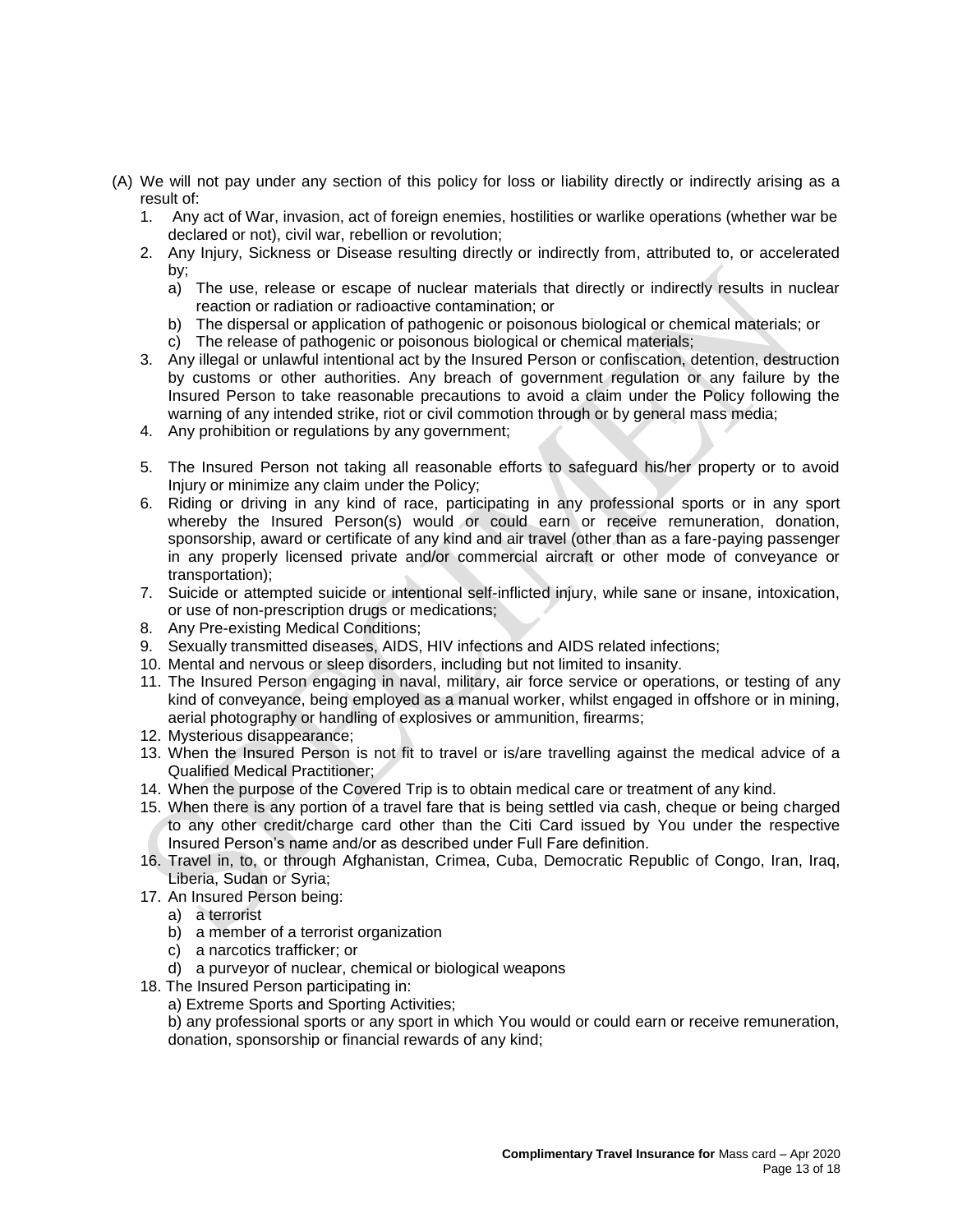c) racing other than on foot (except for ultra marathons, biathlons and triathlons which are excluded);

d) Expeditions;

e) private hunting trips;

f) off-piste skiing;

g) private white water rafting grade 4 or above

h) ocean yachting or pot holing;

i) scuba diving unless You hold a PADI certification (or similar recognized qualification) or You are diving with a qualified instructor. In these situations the maximum depth that We will cover is as specified under Your PADI certification (or similar recognised qualification) but no deeper than thirty (30) meters and You must not be diving alone;

j) motorcycling (unless You hold a motorcycle license recognised by the country You are travelling in and provided that You wear a helmet at all times whilst motorcycling and abide by all applicable road laws of that country, but always excluding motorcycle racing);

k) Mountaineering;

l) outdoor rock climbing or abseiling; or

m) trekking (including mountain trekking) above 3000 meters, save that exclusions (l) and (m) shall not apply to organized harnessed outdoor rock climbing, harnessed abseiling and trekking (including mountain trekking) that are:

-available to the general public without restriction (other than general health and fitness warnings); and

-provided by a recognized commercial local tour operator or activity provider; and

- provided that You are acting under the guidance and supervision of qualified guides and/or instructors of such tour operator or activity provider and you wear the recommended safety equipment and follow the safety procedures, rules and regulations of the qualified guides and/or instructors; and

-the activity takes place below 6,000 meters.

19. Any Injury, Sickness or disease resulting directly or indirectly from or due to, or accelerated by: a) the use, release or escape of nuclear materials that directly or indirectly results in nuclear reaction or radiation or radioactive contamination;

b) the dispersal or application of pathogenic or poisonous biological or chemical materials; or c) the release of pathogenic or poisonous biological or chemical materials;

(B) We shall not be deemed to provide cover and We shall not be liable to pay any claim or provide any benefit hereunder to the extent that the provision of such cover, payment of such claim or provision of such benefit would expose Us, Our parent company or Our ultimate controlling entity to any sanction, prohibition, or restriction under United Nations resolutions or the trade or economic sanctions, laws, or regulations of the European Union or the United States of America.

# **PART IV – GENERAL PROVISIONS**

## **1. EXPOSURE AND DISAPPEARANCE**

When by reason of any Accident covered by this Policy the Insured Person is exposed to the elements and as the result of such exposure suffers an Event for which compensation is otherwise payable hereunder such Event will be covered under the terms of this Policy.

If the body of the Insured Person has not been found within one year after the date of disappearance, sinking or wrecking of the aircraft or other conveyance either on the ground or at sea in which the Insured Person was travelling at the time of the Injury and under such circumstances as would otherwise be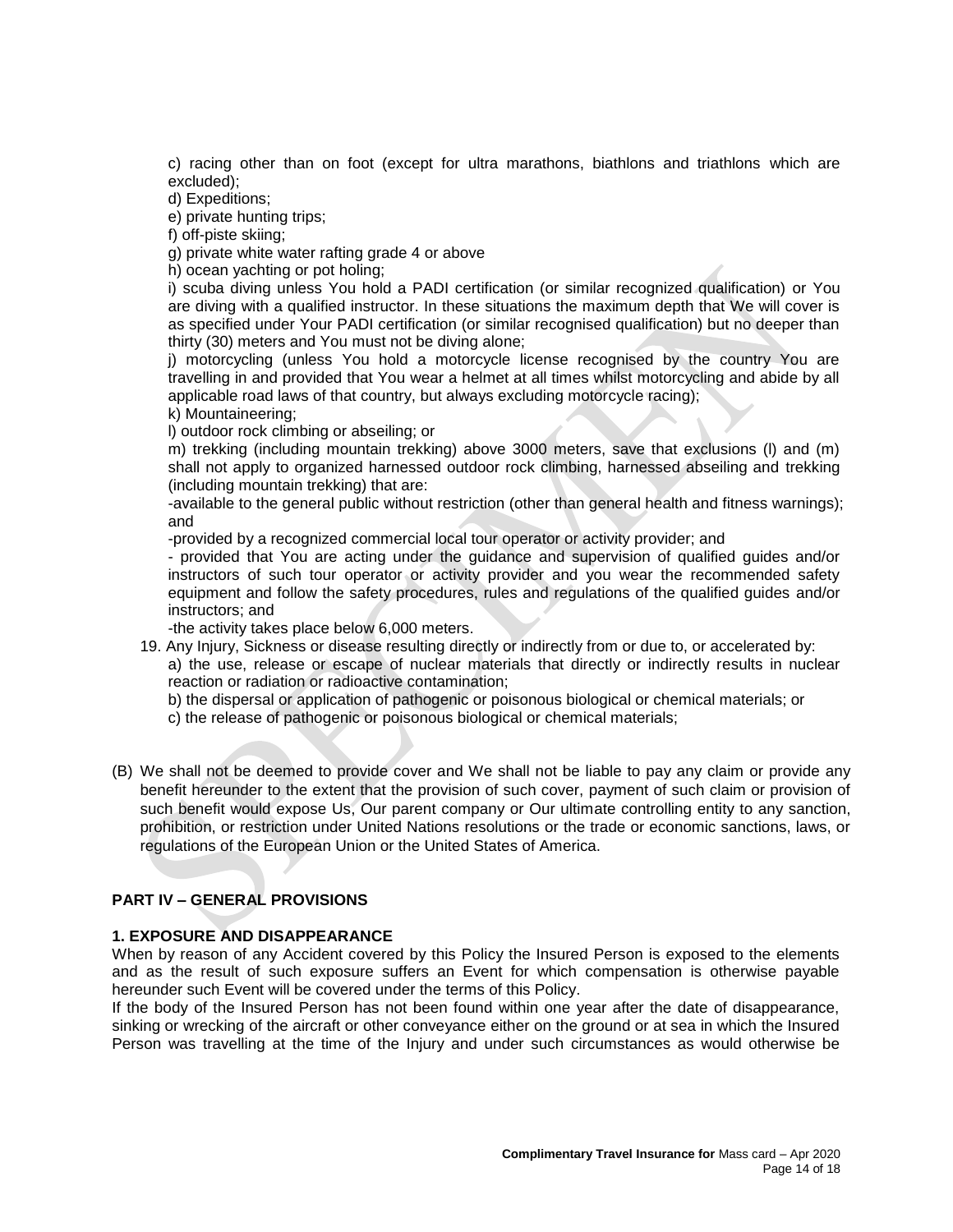covered hereunder, it will be presumed that the Insured Person suffered loss of life resulting from bodily Injury caused by an Accident covered by this Policy at the time of such disappearance, sinking or wrecking provided that the person(s) whom such sum is paid shall sign an undertaking to refund such sum to Us if the Insured Person is subsequently found to be living.

## **2. STRIKE, RIOT, CIVIL COMMOTION AND ACT OF TERRORISM**

This Policy is extended to cover the Insured Person against death or Injury as a result of strike, riot, civil commotion or Act of Terrorism. We shall not be liable for any claim arising out of or in connection with the Insured Person's own participation or provocation of any such act or if such act could reasonably have been avoided by the Insured Person.

# **3. UNPROVOKED HIJACK, MURDER AND ASSAULT**

This Policy is extended to cover the Insured Person against death or Injury as a result of being a victim of hijack, murder or assault. We shall not be liable for any claims arising out of or in connection with Insured Person's own participation or provocation of any such act.

## **4. DROWNING AND SUFFOCATION**

This Policy is extended to cover the Insured Person against death or Injury as a result of drowning or suffocation by poisonous fumes, gas or smoke. We shall not be liable for any claim for such Injury arising out of or in connection with the Insured Person's own wilful or intentional act.

# **PART V – GENERAL CONDITIONS**

# **1. ENTIRE CONTRACT**

This Policy is used in conjunction with the Schedule, Endorsements and attached papers, if any. The Policy, Schedule, Endorsements, Proposal Form, Declaration and attached papers together with other statement in writing shall be read together as one contract. Any word or expression to which a specific meaning has been ascribed in any part of the Schedule attached shall bear specific meaning wherever it may appear. In the event of a conflict, the terms, conditions or provisions of the Schedule attached shall prevail. No statement made by the applicant for insurance not included herein shall void the insurance cover or be used in any legal proceedings hereunder. No agent has the authority to change or waive any provisions of the insurance. No change of provisions shall be valid unless approved by Our executive officer and such approval be endorsed hereon.

## **2. AGE LIMIT**

Cover is extended to Insured Persons up to the age of seventy-five (75) years old for the Insured Cardholder and twenty-five (25) years old for Dependent Child(ren).

## **3. TIME OF NOTICE OF CLAIM**

You must give Us written notice of any claim or any event which may give rise to a claim under this Policy immediately and in any case within 30 days after the occurrence of any event which may give rise to a claim. Any notice given by You or on Your behalf with information sufficient to identify You will be deemed to be notice to Us.

## **4. CLAIM FORMS**

We, upon receipt of a claim will furnish to the Insured Person such forms as are usually furnished by it for filing proof of loss. If such forms are not furnished within 15 days after giving such notice the Insured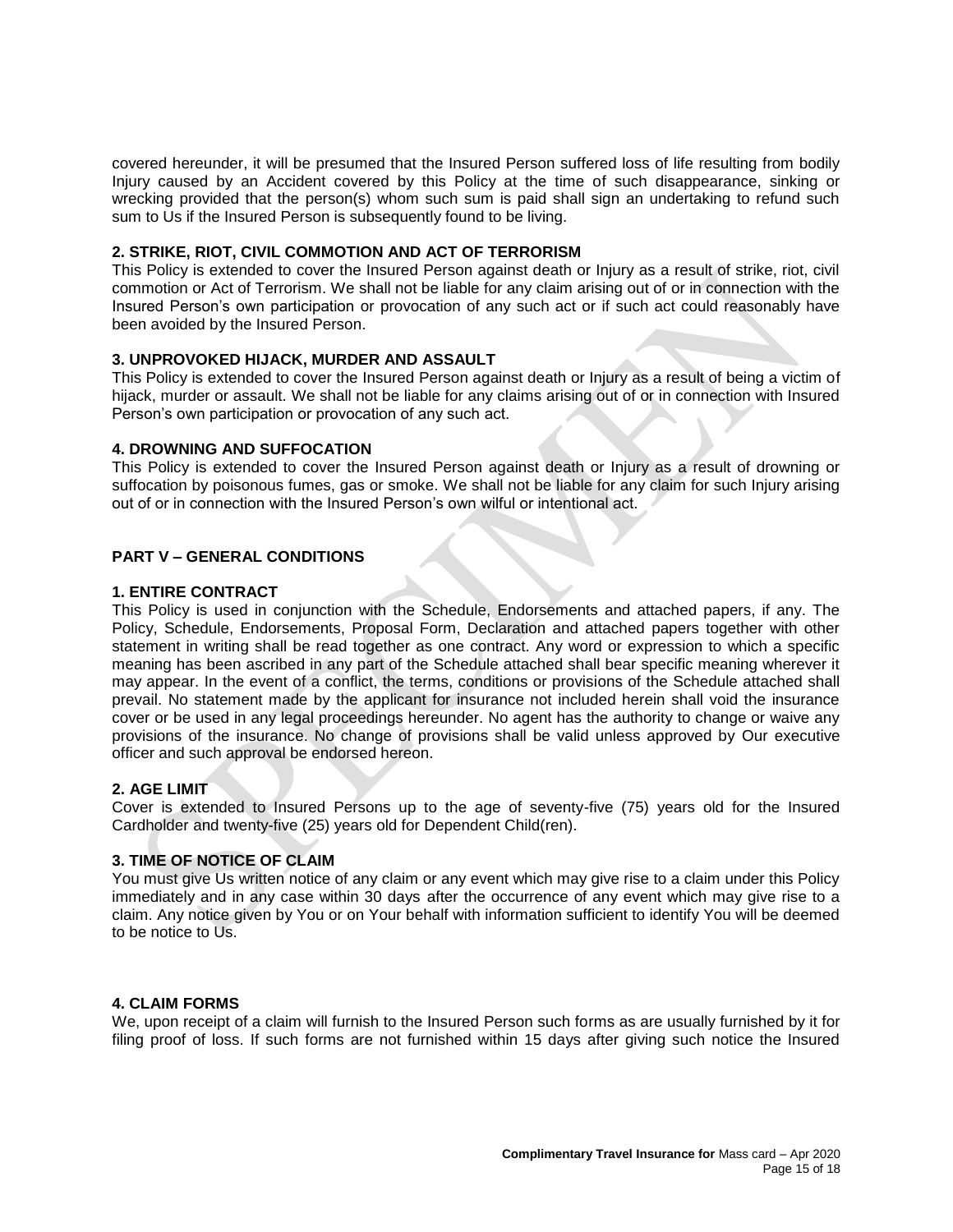Person shall be deemed to have complied with requirements of this clause but the Insured Person is still required to comply with General Condition 7 hereof.

## **5. PROOF OF LOSS**

Written proof of loss including original receipts, invoices and all other relevant documents must be furnished to Us within 60 days after date of such loss. Failure to furnish such proof within the time required shall not invalidate nor reduce any claim for which it was not reasonably possible to give proof within such time, provided such proof is furnished as soon as reasonably possible and not later than 180 days from the time proof is otherwise required.

# **6. SUBROGATION**

In the event of any payment under this Policy, We shall be subrogated to all Your/Insured Person's rights of recovery against any person or organisation and You/Insured Person shall execute and deliver instruments and papers and do whatever else is necessary to secure such rights. You/Insured Person shall take no action after the loss to prejudice such rights.

# **7. MEDICAL EXAMINATION AND TREATMENT**

The Insured Person shall at the expense of the Insured furnish to Us all such certificates, information and evidence as may be required by Us and the Insured shall whenever reasonable required to do so, arrange for the Insured Person to submit to medical examination by Physicians appointed by Us. In the event of death of the Insured Person, where it is not forbidden by law, We shall be entitled to have a postmortem examination at its own expense, and notice shall, where practical, be given to Us before internment or cremation, stating the name and place of any inquest appointed. In the event of any conflict of opinion between Our doctors and the Insured Person's registered medical practitioner, the opinion of Our doctors shall prevail and be binding on the Insured Person.

# **8. CONDUCT OF CLAIMS**

The Insured Person shall not without Our consent in writing repudiate liability, negotiate or make admission, offer promise or make payment in connection with any occurrence or claim to which the Policy applies. We shall be entitled if we so desire to take over and conduct in the name of the Insured Person the defence of any claims or to prosecute in the name of the Insured Person at its own expense for its own benefit any claim for indemnity or damage or otherwise against any person and shall have discretion in the conduct of any proceedings and in the settlement of any claim. The Insured Person shall give all such information and assistance as We may require.

## **9. TO WHOM INDEMNITIES ARE PAYABLE**

Indemnity for loss of life of the Insured Person is payable to You. All other indemnities of this Policy is payable to the Insured Person.

## **10. RECEIPTS**

We shall not be committed by any notice or any trust, charge, a lien, assignment or other dealing with the Policy and the receipt of the Insured Person for any compensation payable herein shall in all cases be effectual discharge of Our liability.

## **11. ARBITRATION**

Any disputes arising out of this Policy shall first be referred to the Financial Industry Disputes Resolution Centre Ltd (FIDREC), where it falls within FIDREC's jurisdiction. If the dispute cannot be referred to or resolved by FIDREC, it shall be referred to and finally resolved by arbitration in Singapore in accordance with the Arbitration Rules of the Singapore International Arbitration Centre ("SIAC Rules") for the time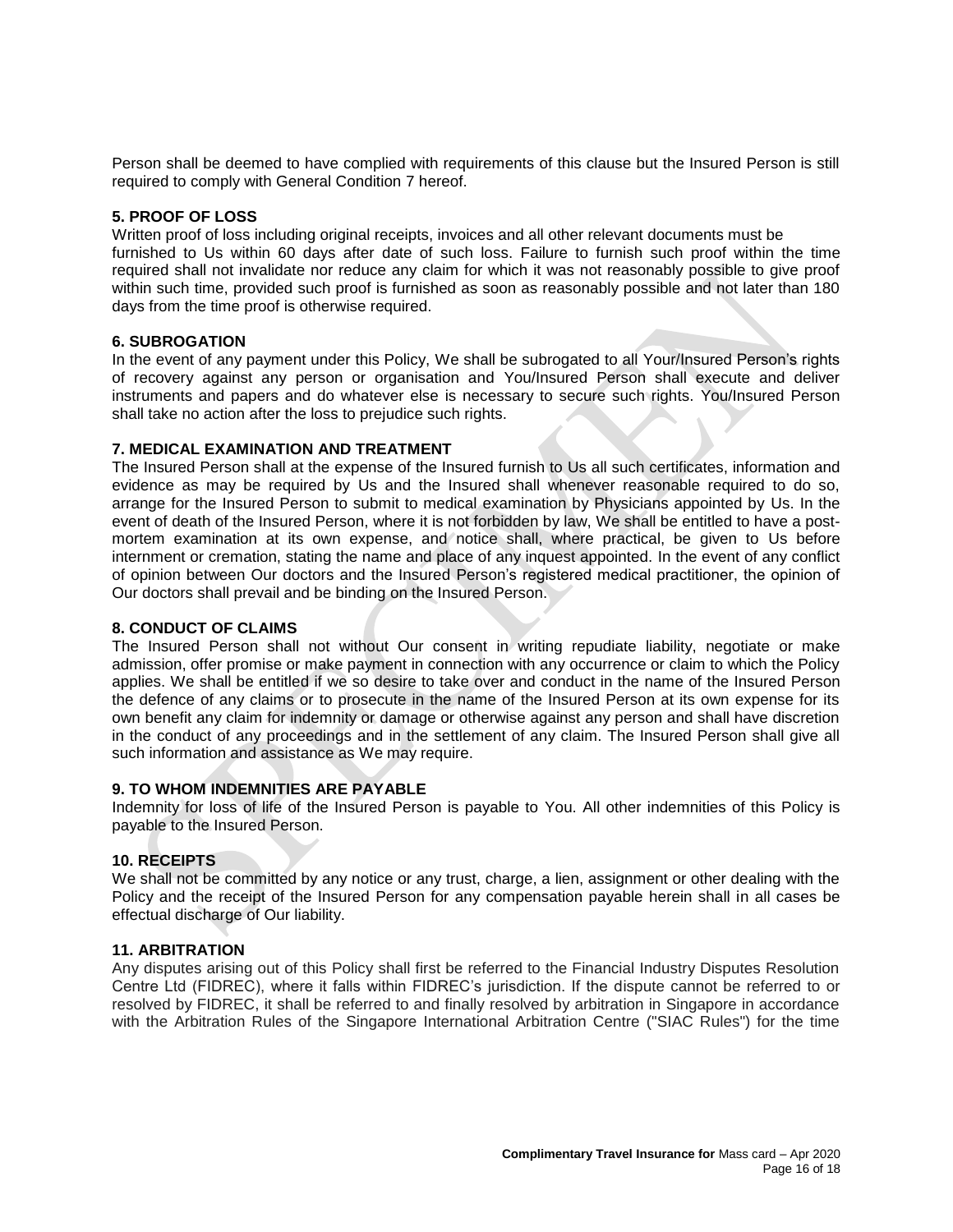being in force, which rules are deemed to be incorporated by reference in this clause. The Tribunal shall consist of one (1) arbitrator.

## **12. LEGAL ACTIONS**

An Award given in an arbitration pursuant of General Condition 11 herein shall be a condition precedent to any liability of Ours or any right of action against Us.

#### **13. LIMITATION OF TIME FOR BRINGING SUIT**

No action or law or in equity shall be brought to recover on this Policy prior to the expiration of 60 days after Proof of Loss has been filed in accordance with the requirements of this Policy, nor shall such action be brought at all unless brought within 2 years from the expiration of the time within which Proof of Loss is required by this Policy.

#### **14. CANCELLATION**

- a) This Policy may be terminated by 30 days' notice in writing at the request of the Insured in which case We will retain Our short period rate for the time the Policy has been enforced. This Policy shall be deemed to be cancelled upon the date of expiry of 30 days' from the date of receipt of the notice in writing by Us from You.
- b) We may cancel this Policy by sending 30 day's notice in writing by A.R. Registered post to You at Your last address known to Us. The Policy shall be deemed to be cancelled upon the date of expiry of 30 days from the date of posting of the notice. After cancellation of the Policy by Us, the proportionate part of any premium received in respect of the unexpired period of the Policy will be refunded by Us to You as soon as possible.

#### **15. RENEWAL**

This Policy may be renewed with Our consent from term to term, by payment of the premium in advance at Our premium rate in force at time of renewal.

#### **16. REINSTATEMENT OF POLICY**

If default be made in the payment of the agreed premium for this Policy, the subsequent acceptance of a premium by Us shall reinstate this Policy, but only to cover loss resulting from Accidental Injury thereafter sustained.

## **17. COMPLIANCE WITH POLICY PROVISIONS**

The due observance and fulfillment of the terms and conditions of this Policy so far as they relate to anything to be done or complied with and the truth to the best of Your knowledge and belief of the information furnished to Us in connection with this insurance shall be conditions precedent to Our liability. Your failure to comply with any of the provisions contained in this Policy will invalidate all claims made under this Policy.

## **18. CONVEYANCE LIMIT**

Our maximum liability in respect of Part II / Section 1 of this the Policies Number 509C000001, 509C000003, 509C000005 and 509C000007 shall be limited to S\$5,000,000 on any occurrence as defined at any one time. In the event where the total amount of compensation payable under the Policies Number 509C000001, 509C000003, 509C000005 and 509C000007 are more than S\$5,000,000 the amount payable to each Insured Person shall be proportionately reduced so that the total sum payable by Us shall remain at S\$5,000,000.

## **19. CONTRACTS (RIGHTS OF THIRD PARTIES) ACT**